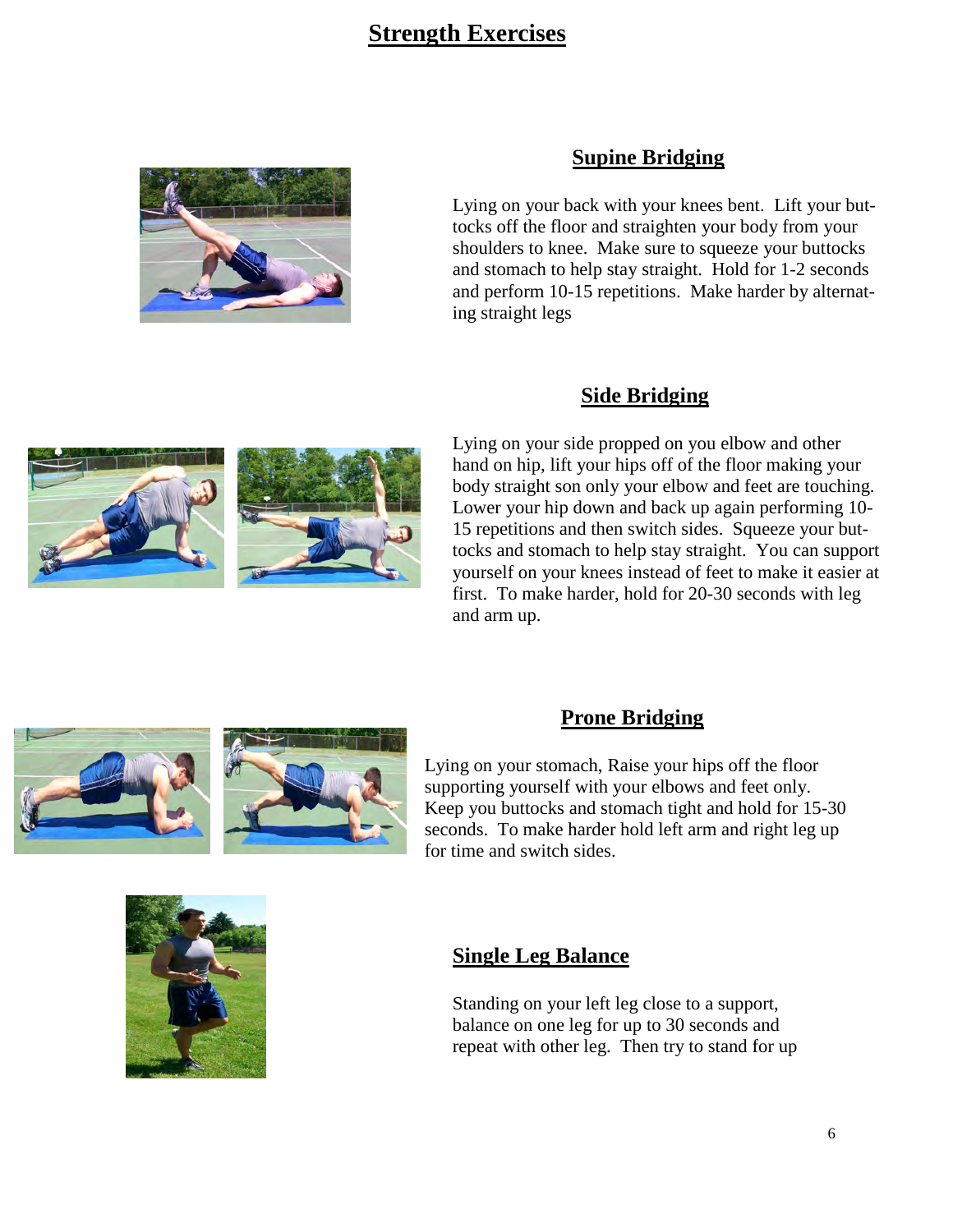# **Strength Exercises**





# **Loading Dock**

Standing with feet shoulder width apart, holding a medicine ball or dumbbell, reach down to your right foot and then up and over your left shoulder. Perform 15-20 repetitions and repeat in other direction

# **Seated Theraball Alt. Knee Lifts**

Seated on a theraball and keeping your midsection tight, alternate lifting one knee and then another. Perform 15-20 repetitions with each leg.

## **Supine Tball Alt Arm and Knee Lift**

Lying with your upper body on a theraball, keep your hips and midsection tight. Lift your right knee and left arm. Repeat with the other side and perform 10-15 repetitions each side.



## **Alternating Arm and Leg Extensions**

Lying on a theraball, raise your left arm and right leg out straight, keeping your midsection tight. Hold for 1-2 seconds and repeat with other arm and leg. Perform 10-15 repetitions on each side. Can also perform on your hands and knees.



#### **Push-ups**

Vary your pushups each work out, changing hand positions, using medicine ball and theraball to make them more challenging